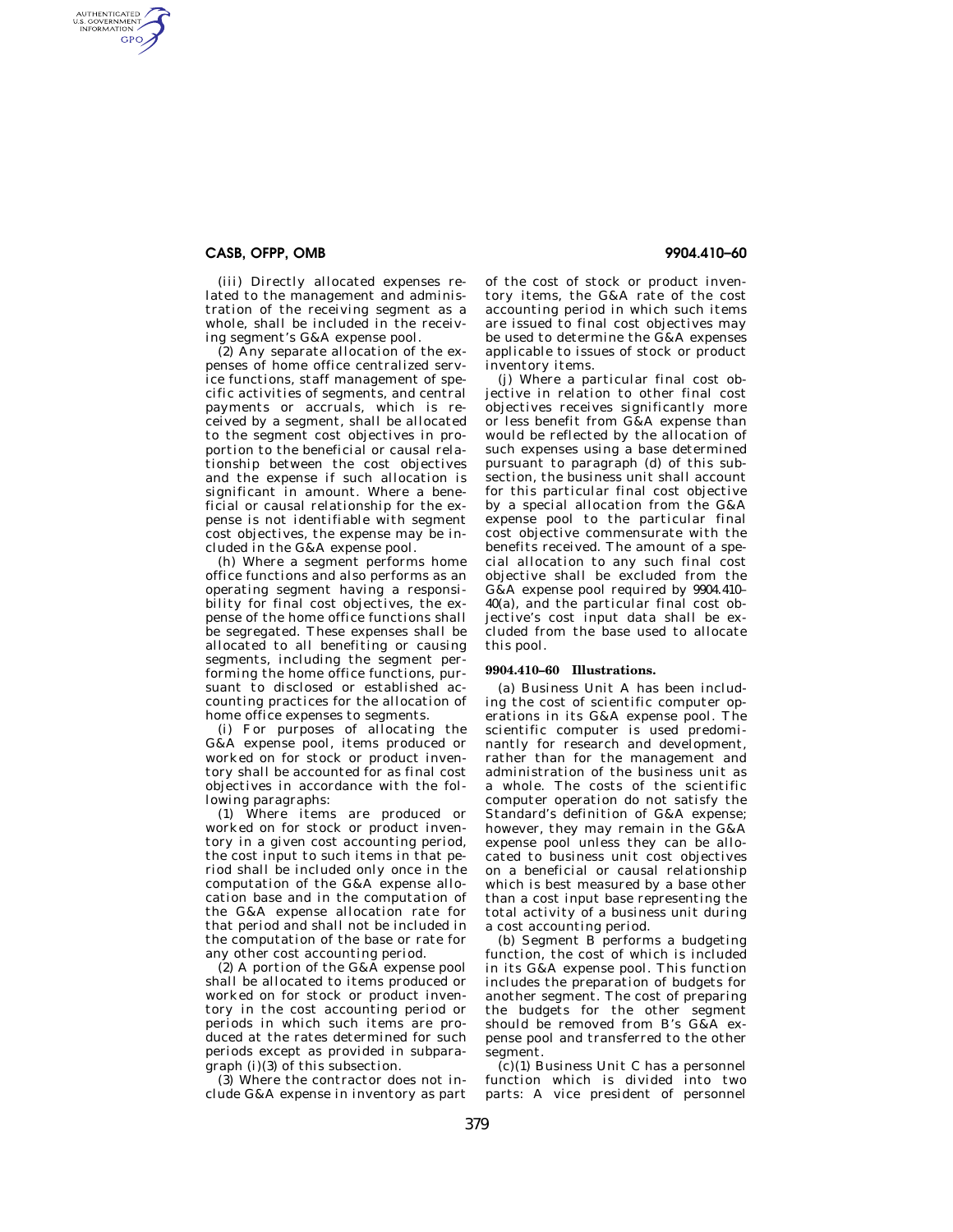who establishes personnel policy and overall guidance, and a personnel department which handles hirings, testing, evaluations, etc. The expense of the vice president is included in the G&A expense pool. The expense of the personnel department is allocated to the other indirect cost pools based on the beneficial or causal relationship between that expense and the indirect cost pools. This procedure is in compliance with the requirements of this Standard.

(2) Business Unit C has included selling costs as part of its G&A expense pool. Unit C wishes to continue to include selling costs in its G&A pool. Under the provisions of this Standard, Unit C may continue to include selling costs in its G&A pool, and these costs will be allocated over a cost input base selected in accordance with the provisions of 9904.410–50(d).

(3) Business Unit C has included IR&D and B&P costs in its G&A expense pool. Unit C has used a cost of sales base to allocate its G&A expense pool. As of January 1, 1978 (assumed for purposes of this illustration), the date on which Unit C must first allocate its G&A expense pool in accordance with the requirements of this Standard, Unit C has among its final cost objectives several cost reimbursement contracts and fixed price contracts subject to the CAS clause (referred to as the preexisting contracts). If Unit C chooses to use the transition method in 9904.410–50(e):

(i) Unit C shall allocate IR&D and B&P costs during the transition period (from January 1, 1978, to and including the cost accounting period during which the preexisting contracts are completed), to the preexisting contracts as part of its G&A expense pool using a cost of sales base pursuant to  $9904.\overline{410-50(e)}$  and appendix A to 9904.410.

(ii) During the transition period such costs, as part of the G&A expense pool, shall be allocated to new cost reimbursement contracts and new fixed price contracts subject to the CAS clause using a cost input base as required by  $904.410-50$  (d) and (e) and appendix A to 9904.410.

(iii) Beginning with the cost accounting period after the transition period

**9904.410–60 48 CFR Ch. 99 (10–1–10 Edition)** 

the IR&D and B&P costs, as part of the G&A expense pool, shall be allocated to all final cost objectives using a cost input base as required by  $9904.\overline{410}$ -50(d). If Unit C chooses not to use the transition method in 9904.410–50(e), the contractual provision requiring appropriate equitable adjustment of the prices of affected prime contracts and subcontracts will be implemented.

(4) Business Unit C has accounted for and allocated IR&D and B&P costs in a cost pool separate and apart from the G&A expense pool. Unit C may continue to account for these costs in a separate cost pool under the provision of this Standard. If Unit C is to use a total cost input base, these costs when accounted for and allocated in a cost pool separate and apart from the G&A expense pool will become part of the total cost input base used by Unit C to allocate the G&A expense pool.

 $(5)$  Business Unit  $\dot{C}$  has included selling costs as part of its G&A expense pool. Unit C has used a cost of sales base to allocate the G&A expense pool. Unit C desires to continue to allocate selling costs using the costs of sales base. Under the provisions of this Standard, Unit C would account for selling costs as a cost pool separate and apart from the G&A expense pool, and continue to allocate these costs over a cost of sales base. If Unit C uses a total cost input base to allocate the G&A expense pool, the selling costs will become part of the total cost input base.

(d)(1) Business Unit D has accounted for selling costs in a cost pool separate and apart from its G&A expense pool and has allocated these costs using a cost of sales base. Under the provisions of this Standard, Unit D may continue to account for those costs in a separate pool and allocate them using a cost of sales base. Unit D has a total cost input base to allocate its G&A expense pool. The selling costs will become part of the cost input base used by Unit D to allocate the G&A expense pool.

(2) During a cost accounting period, Business Unit D buys \$2,000,000 of raw materials. At the end of that cost accounting period, \$500,000 of raw materials inventory have not been charged out to contracts or other cost objectives. The \$500,000 of raw materials are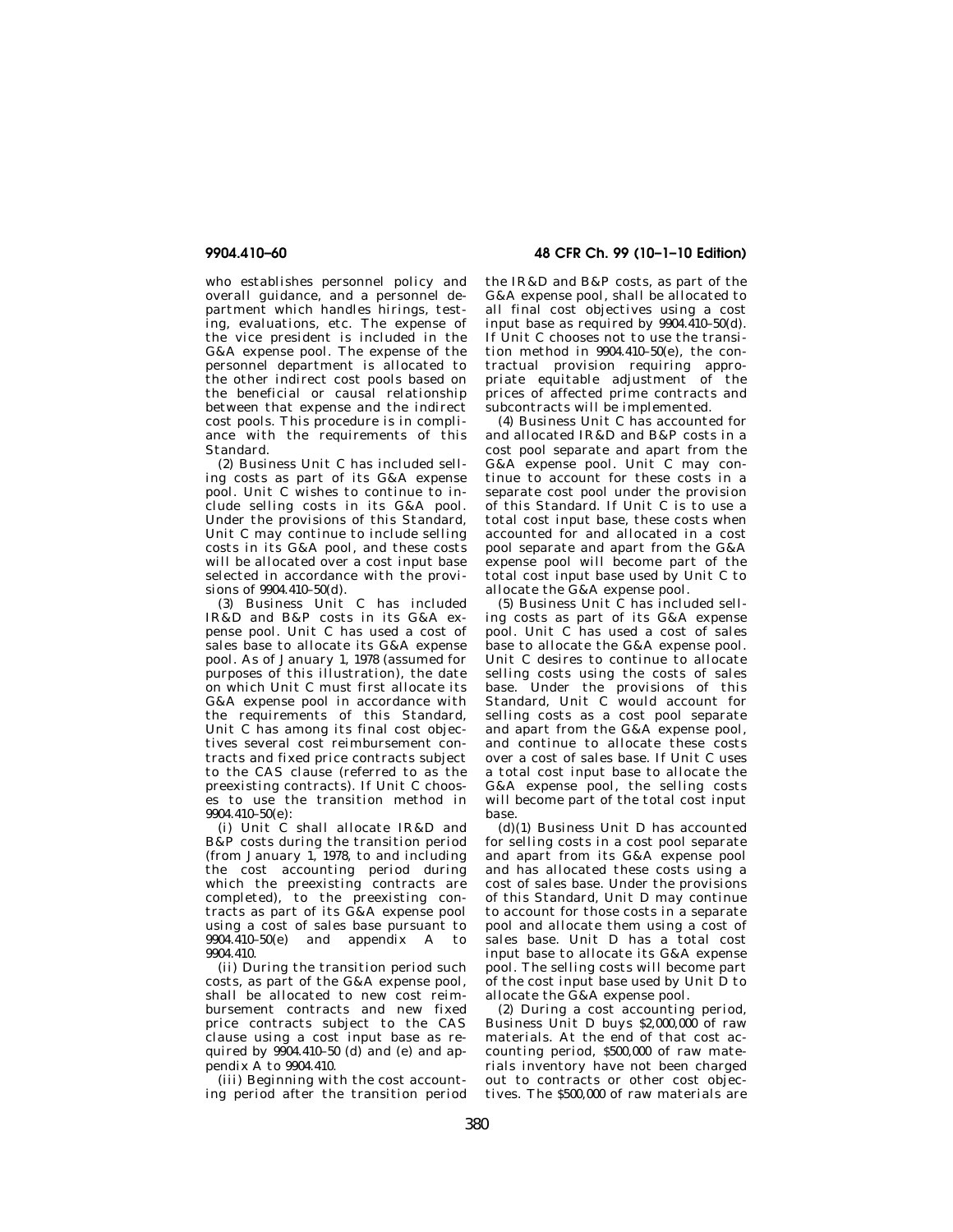# **CASB, OFPP, OMB 9904.410–60**

not part of the total cost input base for the cost accounting period, because they have not been charged to the production of goods and services during that period. If all of the \$2,000,000 worth of raw material had been charged to cost objectives during the cost accounting period, the cost input base for the allocation of the G&A expense pool would include the entire \$2,000,000.

(3) Business Unit D manufactures a variety of testing devices. During a cost accounting period, Unit D acquires and uses a small building, constructs a small production facility using its own resources, and keeps for its own use one unit of a testing device that it manufactures and sells to its customers. The acquisition cost of the building is not part of the total cost input base; however, the depreciation taken on the building would be part of the total cost input base. The costs of construction of the small production facility are not part of the total cost input base. The requirements of 9904.404 provide that those G&A expenses which are identifiable with the constructed asset and are material in amount shall be capitalized as part of the cost of the production facility. If there are G&A expenses material in amount and identified with the constructed asset, these G&A expenses would be removed from the G&A expense pool prior to the allocation of this pool to final cost objectives. The cost of the testing device shall be part of the total cost input base per the requirements of 9904.404 which provides that the costs of constructed assets identical with the contractor's regular product shall include a full share of indirect cost.

(e)(1) Business Unit E produces Item Z for stock or product inventory. The business unit does not include G&A expense as part of the inventory cost of these items for costing or financial reporting purposes. A production run of these items occurred during Cost Accounting Period 1. A number of the units produced were not issued during Period 1 and are issued in Period 2. However, those units produced in Period 1 shall be included in the cost input of that period for calculating the G&A expense allocation base and shall

not be included in the cost input of Period 2.

(2) Business Unit E should apply the G&A expense rate of Period 1 to those units of Item Z issued during Period 1 and may apply the rate of Period 2 to the units issued in Period 2.

(3) If the practice of Business Unit E is to include G&A expense as part of the cost of stock or product inventory, the inventory cost of all units of Item Z produced in Period 1 and remaining in inventory at the end of Period 1, should include G&A expense using the G&A rate of Period 1.

(f)(1) Business Unit F produced Item X for stock or product inventory. The business unit does not include G&A expense as part of the inventory cost of these items. A production run of these items was started, finished, and placed into inventory in a single cost accounting period. These items are issued during the next cost accounting period.

(2) The cost of items produced for stock or product inventory should be included in the G&A base in the same year they are produced. The cost of such items is not to be included in the G&A base on the basis of when they are issued to final cost objectives. Therefore, the time of issuance of these items from inventory to a final cost objective is irrelevant in computing the G&A base.

(g) The normal productive activity of Business Unit G includes the construction of base operating facilities for others. Unit G uses a total cost input base to allocate G&A expense to final cost objectives. As part of a contract to construct an operating facility, Unit G agrees to acquire a large group of trucks and other mobile equipment to equip the base operating facility. Unit G does not usually supply such equipment. The cost of the equipment constitutes a significant part of the contract cost. A special G&A allocation to this contract shall be agreed to by the parties if they agree that in the circumstances the contract as a whole receives substantially less benefit from the G&A expense pool than that which would be represented by a cost allocation based on inclusion of the contract cost in the total cost input base.

(h)(1) The home office of Segment H separately allocates to benefiting or